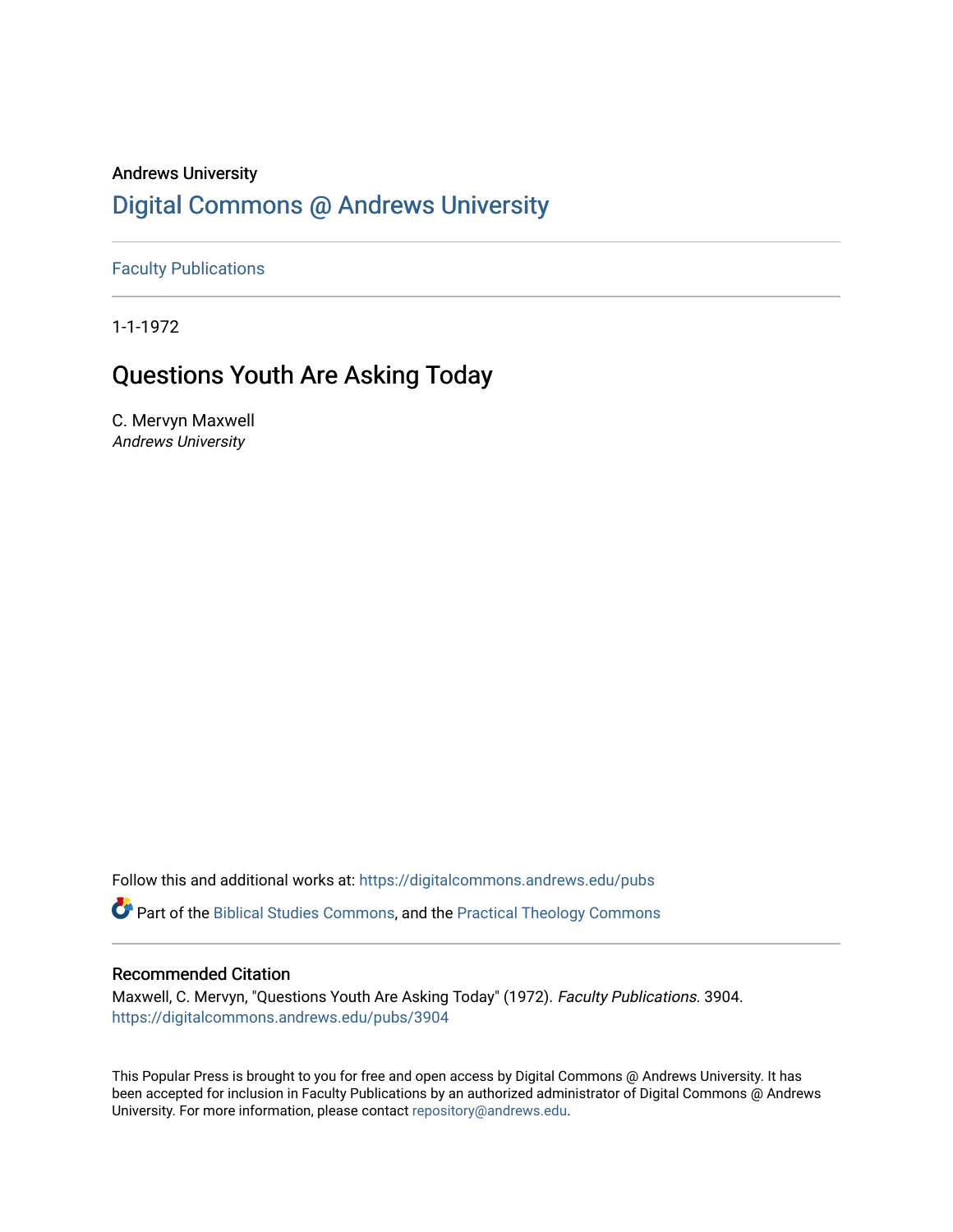

### **HE LOVES ME; HE LOVES ME NOT**

**I'm in the sixth grade and I like this boy, but I don't know if he likes me. All the girls talk to him, and he talks back. Sometimes I think he likes me, but I can't be sure. Could you tell me how I could find out?** 

Boys are either shy about the girls they really like, or they're not shy.

If they're not shy, there's "no sweat." They let you know it plainly enough.

If they're shy, they're harder to figure out—because they may be very friendly with girls they don't really care for, and shy only with the one they truly like. But either way, they can't keep their secret. You'll catch them looking at you and suddenly turning their eyes away. Or blushing when they see you unexpectedly or when someone teases them about you. Or acting awkwardly when they talk to you and laughing loudly at your jokes.

So, shy or not shy, they show it if they like you.

If the boy you like doesn't even "look" at you, then you can be pretty sure he doesn't like you.

P.S. If you want him to start liking you, don't let him catch you looking at *him!* Girls have to use other techniques.

#### **DID GOD HAVE A BEGINNING?**

**A fellow Christian asked me, "Who made God?" I told him that with God there is no beginning or end, but this didn't satisfy him. He said everything had a beginning and an end, even God. Could you give me an answer that might satisfy him?** 

Major premise: Everything must have a beginning and an end. Minor premise: God is a thing. Conclusion: Therefore God has a beginning and an end.

Would your friend be willing to

examine his major premise? Is it true that everything has a beginning and an end?

What about space? Did it have a beginning? If so, was there a time when there was no space? If so, was the universe at that time solid matter without space? If so, where did this solid matter come from and when space began, where did the matter go?

Does space have an end, either temporally or spatially? I leave this to your imagination.

Did time begin? Will time have an end? If so, what was there before it began and what will come after it? If he says "eternity," ask him if eternity has an end. If so, what comes after that?

If he admits that the beginning and ending of some things are beyond his comprehension, tell him that the beginning and ending of God are beyond yours, and that you rely on **the Bible:** "From everlasting to everlasting, Thou art God." Psalm 90:2.

### **MAY A BIBLE CHRISTIAN GET A DIVORCE?**

**Could you please explain in your column how the privilege of taking a second wife or husband while the first is still living is justified in Scripture—if, that is, it is—while the two who were first married are still living, are baptized Christians, and had a Christian wedding? . . . Cannot the stronger Christian in the marriage win the erring party back to unity if he or she refuses to divorce and determines by God's grace to make the most of things as they are? . . . I like your magazine because you keep so close to Scripture.** 

The national legislation of the Old Testament Jews provided broadly for remarriage, but Jesus ( as you evidently are aware) said

that this was not at all fitting for His followers. In response to the question, "Is it lawful to divorce one's wife for any cause?" Jesus replied that those who are married were "no longer two but one," and continued, "what therefore God has joined together, let no man put asunder." He then gave the only one ground on which divorce and remarriage is permissible: "Whoever divorces his wife, *except for unchastity,* and marries another, commits adultery." See Matthew 19:1-9 RSV.

It should be emphasized that Christ's counsel here is only a permission, not a recommendation, and certainly not a command. He elsewhere counseled His followers to forgive one another and in their dealing with sinners, to be as gracious as God Himself. Rather than see His followers divorce their marriage partners, God would much prefer to *see* them manifest His love to them. And He promises that many "unbelieving" partners will thus be "sanctified" by the faithful ones. See **1** Corinthians 7:12-16.

### **CHRISTIAN WIVES AND NONCHRISTIAN HUSBANDS**

**I was not a church member or living a Christian life when I met and married my husband four years ago. Now I'm trying to live a Christian life and bring up our little children to be Christians too. My husband was divorced once before. He never supports us. He is here today and gone tomorrow. What I would like to know is, do I, as far as the Bible is concerned, have the right to dissolve the marriage because I married when I was not in the faith?** 

I am puzzled that you wish to treat your husband worse now that you're a Christian than you did before you were a Christian. Would you mind if I tried to "answer" your letter by quoting from another one that came. in the same mail?

"I have a difficult marriage and have been told by three marriage counselors ( one of whom is well acquainted with him) that I ought to walk out on my husband. But I am still trying to make a go of it, grasping every word of love and